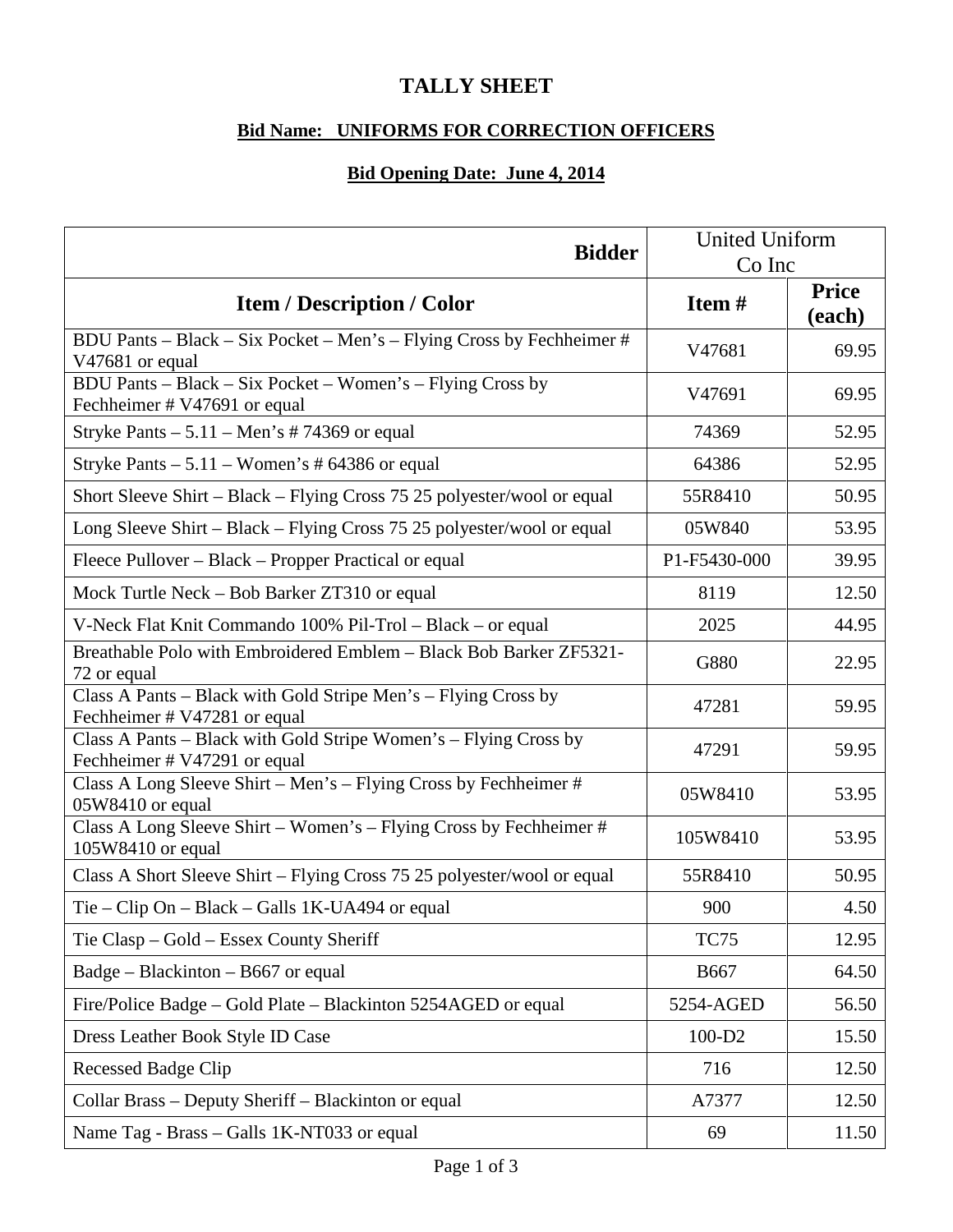| Embroidered Name Tag - Gold Thread on Black Twill                                      | <b>CUSTOM</b> | 5.00   |
|----------------------------------------------------------------------------------------|---------------|--------|
| Name Tag - Black on Gold                                                               | 69            | 11.50  |
| Name Tag - Gold on Black with Black Merrow                                             | <b>CUSTOM</b> | 5.00   |
| Brass Rank similar to Galls 1K-CB044                                                   | P900          | 5.50   |
| Boots – Duroshock – Bates 3135 or equal                                                | 3135          | 94.50  |
| Boots – 5" Black Nylon/Leather – Bates Tactical – Men's 2262 or equal                  | 2262          | 73.50  |
| Boots – 5" Black Nylon/Leather – Bates Tactical – Women's 2762 or equal                | 2762          | 73.50  |
| Boots $-6$ " – Non-Insulated – Waterproof - Rocky 2167 or equal                        | 2167          | 73.50  |
| Boots $-8$ " – Insulated – Waterproof - Side Zip - Rocky 2173 or equal                 | 2173          | 78.50  |
| Boots – 8" – Insulated – Waterproof - Side Zip - Rocky Alpha Force<br>RKYD011 or equal | RKY-D011      | 88.50  |
| Boots - $8'' - 5.11$ Tactical Waterproof - Side Zip - 12004 or equal                   | 12004         | 97.50  |
| Boots - 8" - 5.11 Tactical Insulated - Waterproof - Side Zip - 12034 or<br>equal       | 12034         | 120.50 |
| Boots – 8" Black Nylon/Leather Side Zipper – Bates - Men's or 2261 or<br>equal         | 2261          | 82.50  |
| Boots - 8" Black Nylon/Leather Side Zipper - Bates - Women's 2700 or<br>equal          | 2700          | 82.50  |
| Boots – 9" – Classic, Black Zipper Boot – Original Swat 1152 or equal                  | 1152          | 78.50  |
| Belt – Leather – $2"$ – Silver Buckle                                                  | 87            | 52.50  |
| TDU Belt $-5.11 \# 59551$ or equal                                                     | 59551         | 18.50  |
| Duty Belt – Nylon – $2^{\prime\prime}$ – 3 Point Security Buckle                       | 7220          | 26.50  |
| Garrison Belt – Leather - 1 3⁄4" – Black – Gold Buckle                                 | 1620          | 11.50  |
| Garrison Belt - Leather - 1 34" - Black - Silver Buckle                                | 1620          | 12.50  |
| Rain Coat – Knee Length – Galls 1K-RW140 or equal                                      | 26990         | 83.50  |
| Jacket – 3 in 1 Tactical – All Season – Flying Cross by Fechheimer #<br>54101 or equal | 54101         | 102.50 |
| Patrol Jacket $-4$ in $1 - 5.11$ Tactical $-$ Black or equal                           | 48027         | 189.50 |
| Jacket – Three Season – Explorer II (Hartman 3660) or equal                            | 3660          | 47.50  |
| Knit Winter Cap - Black                                                                | 4T144         | 8.50   |
| Hat - Baseball Style - Patch on front, Name Badge # on back -<br>embroidered           | 6277          | 8.50   |
| Stetson Hat - Black - Felt - Style 38                                                  | F38           | 74.50  |
| Stetson Hat – Black – Straw – Style 38                                                 | F38           | 64.50  |
| <b>Stetson Cover</b>                                                                   | RC-SH-LRG     | 6.50   |
| Handcuffs – Nickel – Smith & Wesson Model $100$ – or equal                             | 100           | 27.50  |
| Handcuff Case - Nylon - Galls 1K-NP166 or equal                                        | 8001/31348    | 12.50  |